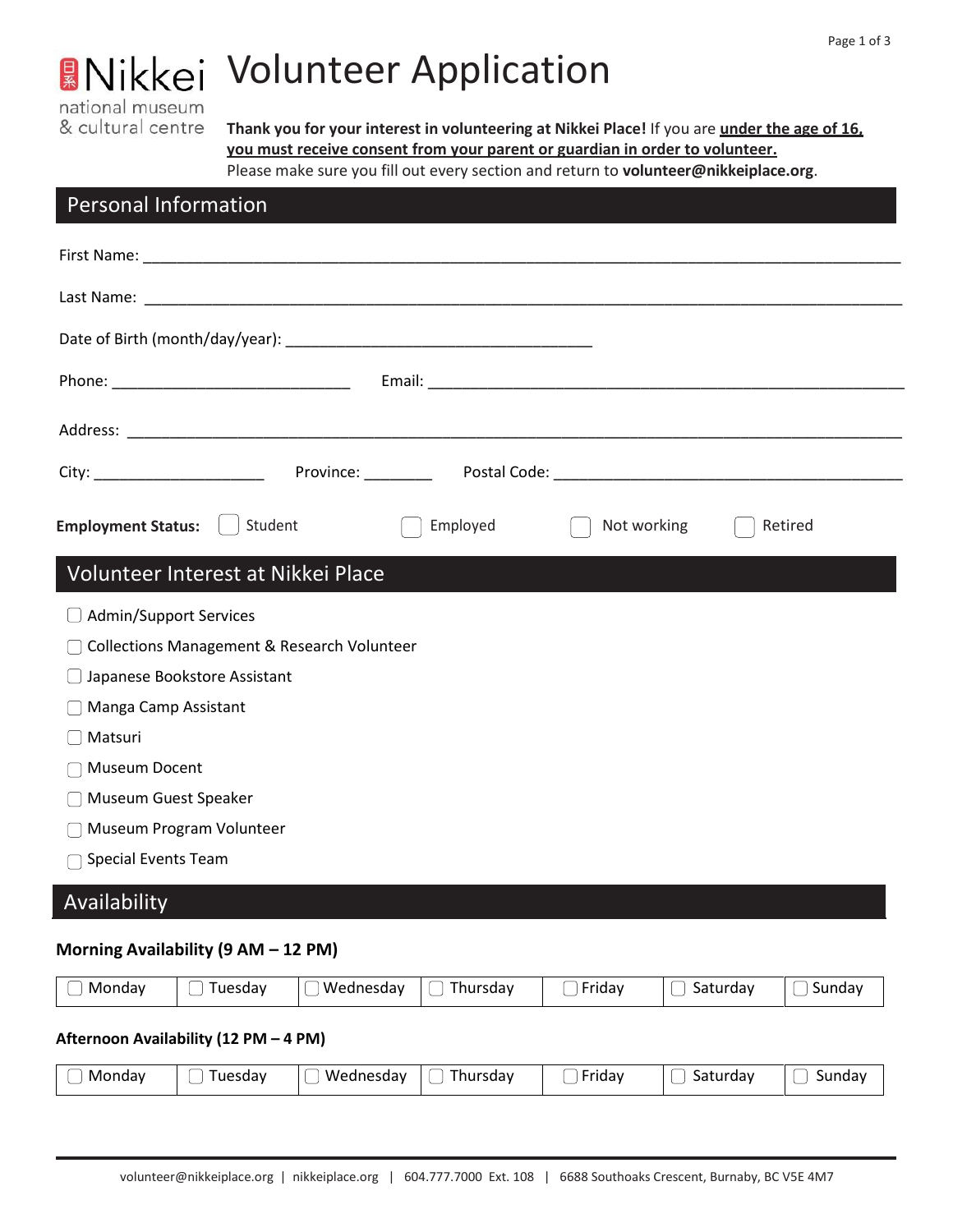## Skills & Experience

#### **Preferred language**

| Speaking | Reading  | Writing  |
|----------|----------|----------|
| English  | English  | English  |
| Japanese | Japanese | Japanese |

#### **Previous volunteer experience**

**Previous work experience**

**Do you have any special skills, qualifications, or licenses you would want us to know?**

**How did you hear about Nikkei National Museum & Cultural Centre?**

**Why are you interested in volunteering at Nikkei National Museum & Cultural Centre?**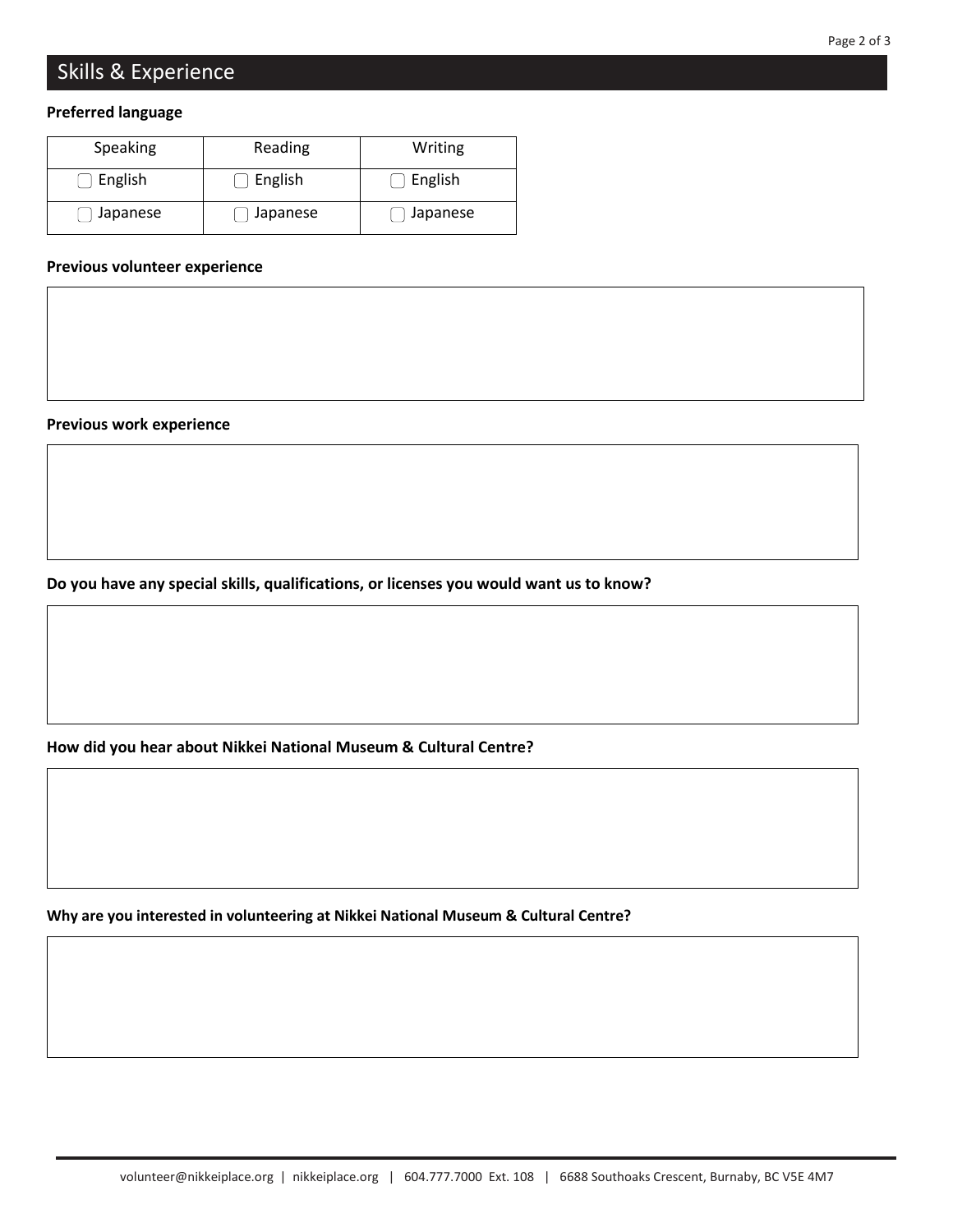| <b>Professional Reference</b> |                                                                                                                    |
|-------------------------------|--------------------------------------------------------------------------------------------------------------------|
|                               |                                                                                                                    |
|                               |                                                                                                                    |
|                               |                                                                                                                    |
|                               |                                                                                                                    |
| <b>Emergency Contact</b>      |                                                                                                                    |
|                               |                                                                                                                    |
|                               |                                                                                                                    |
|                               |                                                                                                                    |
|                               |                                                                                                                    |
|                               | I declare that I have answered all questions in this application fully and truthfully. I give permission to Nikkei |

**Place to disclose my personal information for internal purpose only.**

Signature of Volunteer and Date (MM/DD/YYYY)